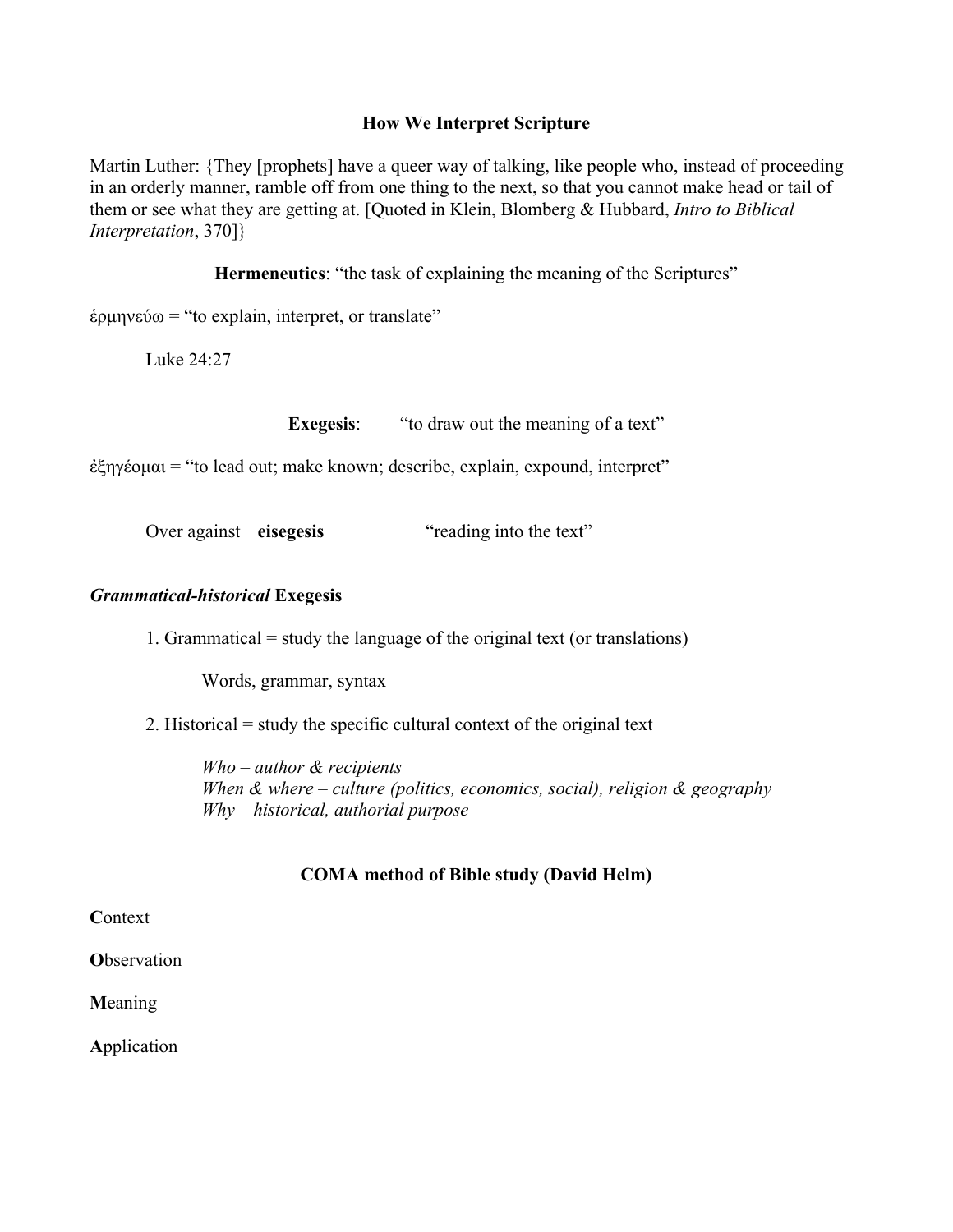#### **Context**

*1. Historical - Are there any clues about the historical circumstances under which it was written?*

*Who –*

*Human author (Rev 1:1-4, 9; 22:8)*

*Divine author (Rev 1:4b-5, 8, 10-11)*

*Recipients (Rev 1:1-4, 11)*

*When & where – culture (politics, economics, social), religion & geography*

*Why – historical, authorial purpose*

*Are there any people or places (in Rev 20) mentioned that you aren't familiar with?*

*Places*

*People*

*2. Literary - What sort of writing is this (what is the literary genre)?*

Epistle (1:4, 11) ?

Apocalypse (1:1) ?

Prophecy (1:3; 22:6-7, 10, 18-19) ?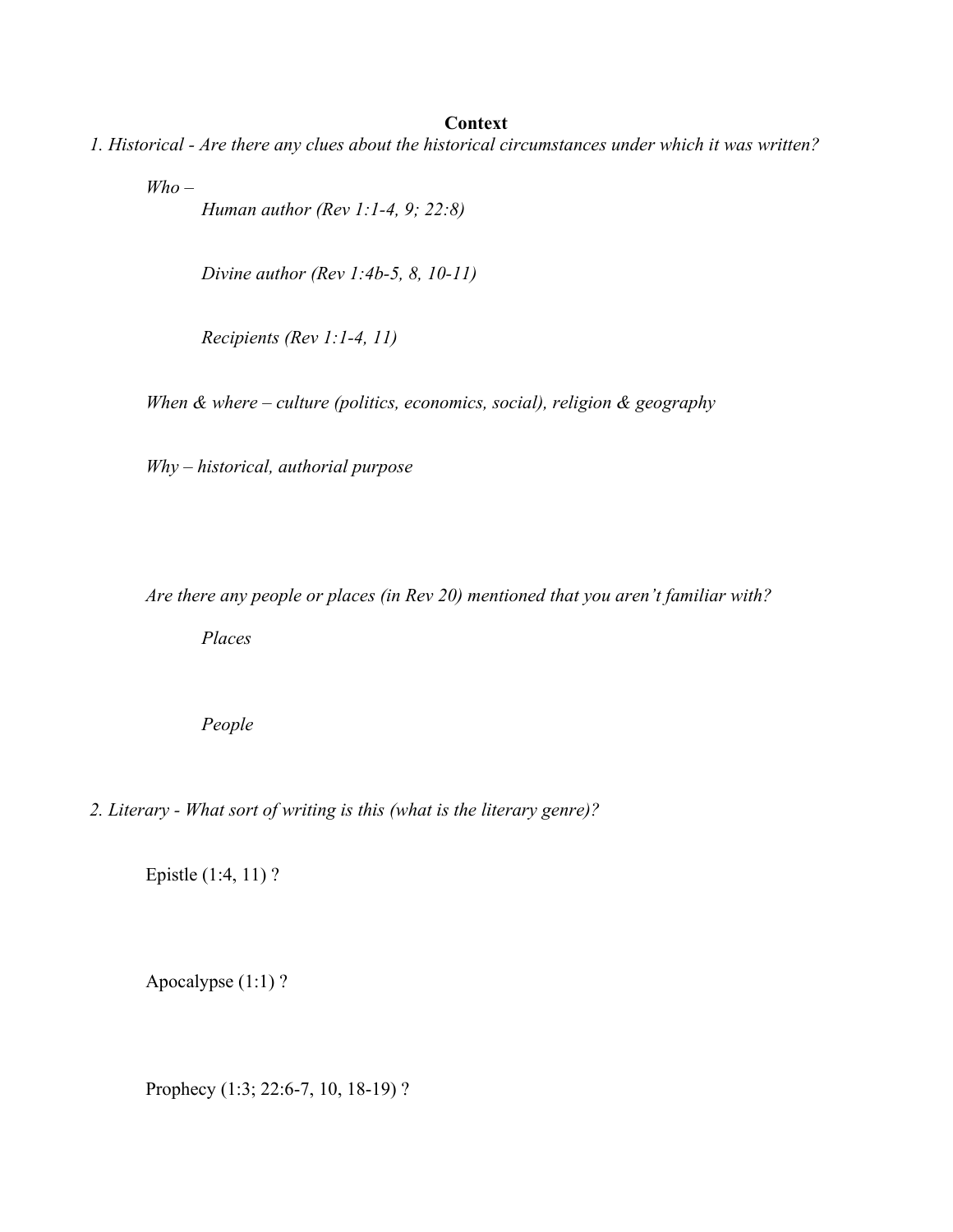4 interpretive approaches to Revelation:

1) Preterist

2) Historical

3) Idealist

4) Futurist

Interpreting visionary prophetic-apocalyptic genre of Revelation:

1) Vision

2) Linguistic

3) Referential

4) Symbolic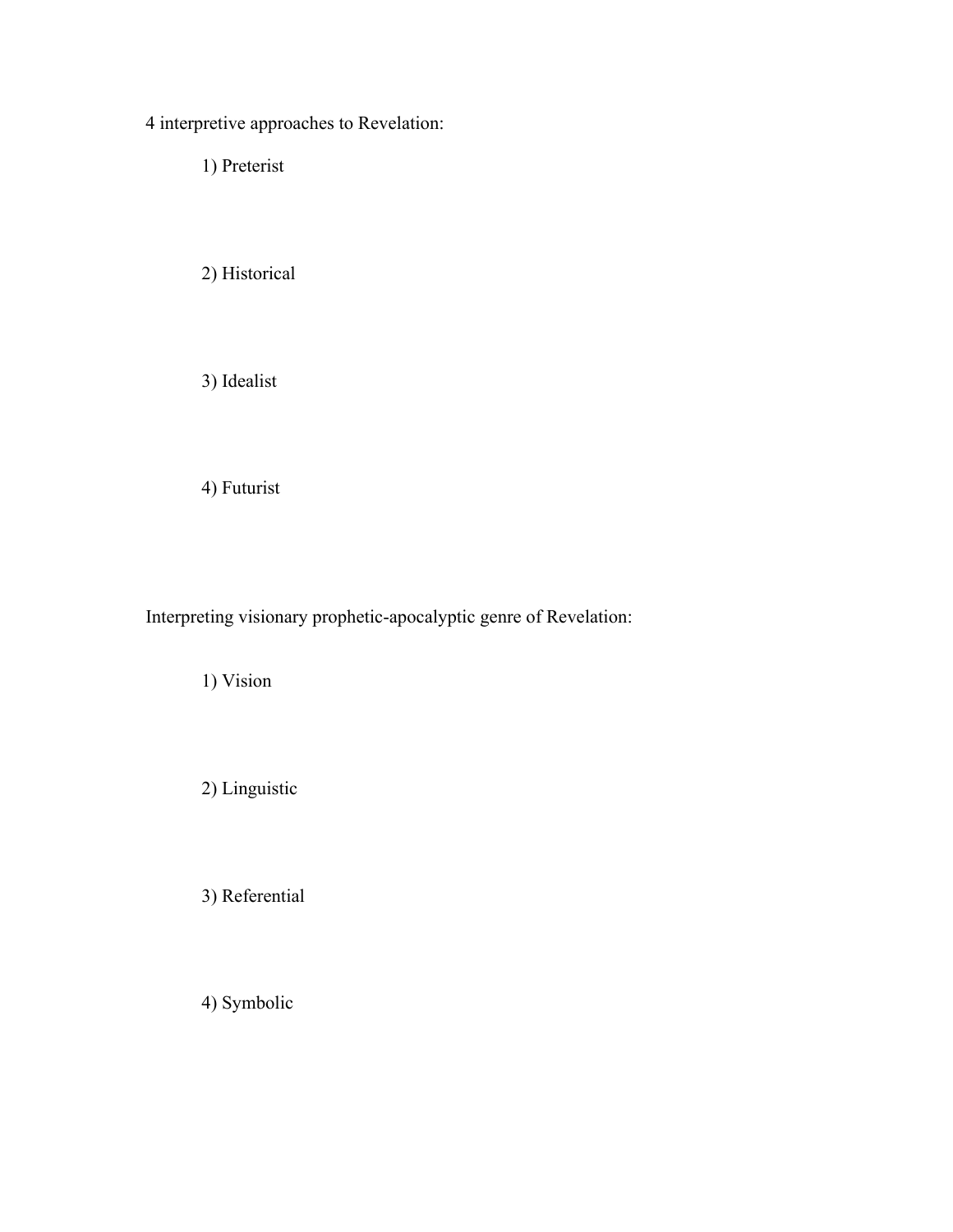*3. Canonical - What has happened so far? How does this text relate to other parts of the book?*

How would you outline the whole letter?

- 4 references markers to "what must take place" Daniel 2:28-29, 45:
- 4 reference markers to "in the Spirit":
- Interlocking : hinge/transition sections that close one and start another

What is the sequence between Revelation 19 and 20?

Chronological sequence (future end-time events)?

Argument #1: Use of Καὶ εἶδον to indicate historical sequence

Argument #2: Expect Satan to be dealt with right after Beast & False Prophet

Argument #3: Daniel 7

Thematic sequence (recapitulation)?

Argument #1: Use of καί

Argument #2: Revelation 20 parallels Revelation 12

Argument #2: Allusion to Ezekiel 38-39 in Rev 19:17-21 & 20:8-10

Argument #3: Chiastic structure of ch. 17-22

*Are other bits of Scripture mentioned or alluded to in the passage? What part do these 'memories' play in the text?*

Revelation 1, 2, 3, 6, 9, 11, 12, 15, 16, 19 Daniel Ezekiel 38-39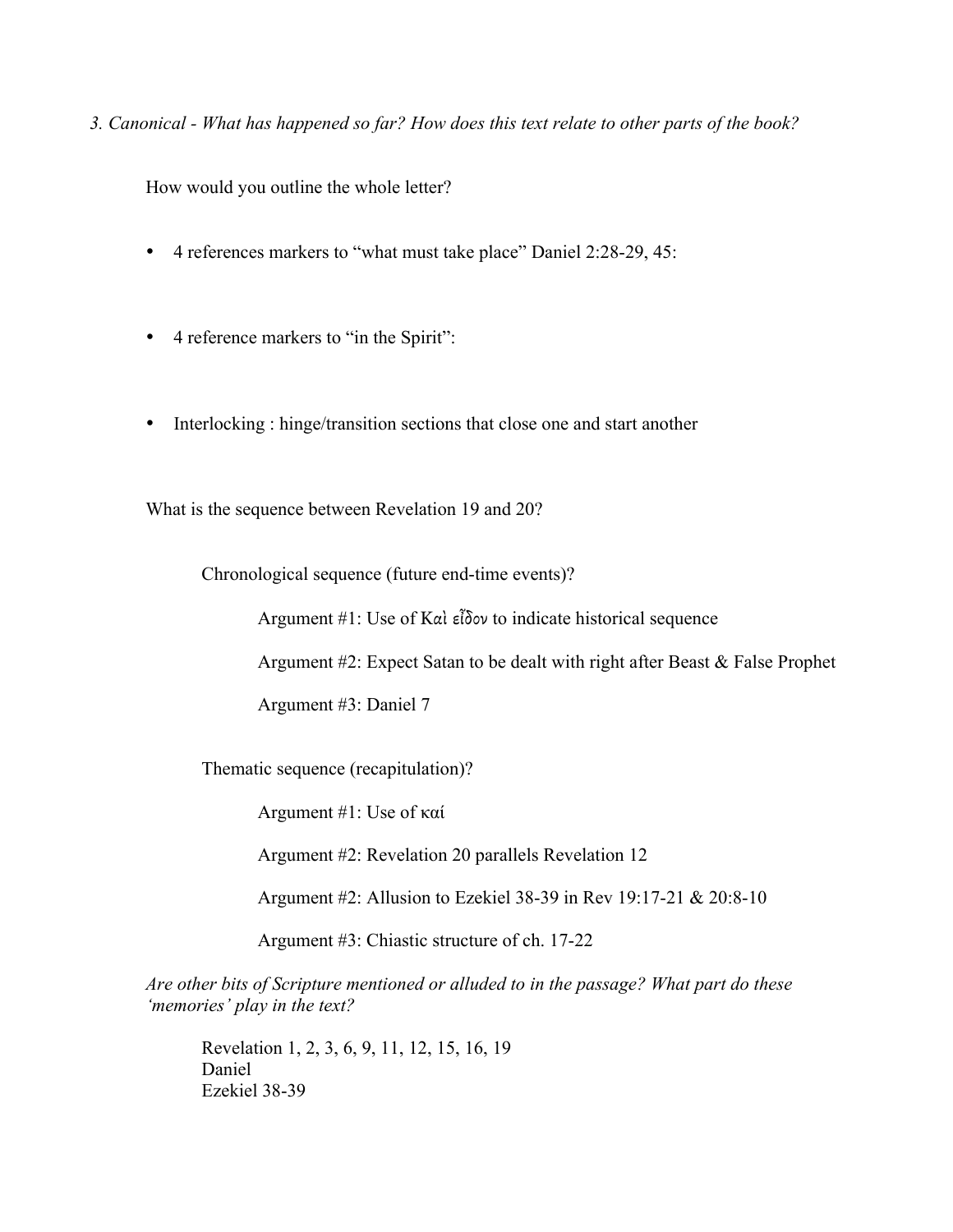#### **Observations on Revelation 20:1-10**

*1. Are there any major sub-sections or breaks in the text?*

*2. Are there any grammatical questions to ask?*

*3. What are the key words? What words or ideas are repeated?*

*4. What images are used in the passage? What effect do they have?*

#### *Places*

1) heaven (οὐρανός = heaven, sky - 20:1, 9)

2) bottomless pit (ἄβυσσος = netherworld, abyss - 20:1)

Rev 9:1-11; 11:7; 17:8

3) thrones (20:4)

3a) Throne of God (1:4; 3:21; 4:2, 3, 4, 5, 6, 9, 10; 5:1, 6, 7, 11, 13; 6:16; 7:9, 10, 11, 15, 17; 8:3; 14:3; 16:17; 19:4, 5; 21:3, 5; 22:1, 22:3)

3b) Thrones of the 24 elders (Rev 4:4; 11:16)

3c) Throne of Satan (and the Beast) (2:13; 13:2; 16:10

3d) White throne (20:11, 12)

4) four corners of the earth (20:8)

Job 37:3; Isa 11:12; Ezek 7:2; Rev 7:1

5) over the broad plain of the earth (20:9)

Rev 16:16; Zechariah 14

6) the camp of the saints (20:9)

7) the beloved city (20:9)

8) lake of fire and sulfur (20:10)

Rev 19:20; 20:14-15; 21:8

9) prison (20:7)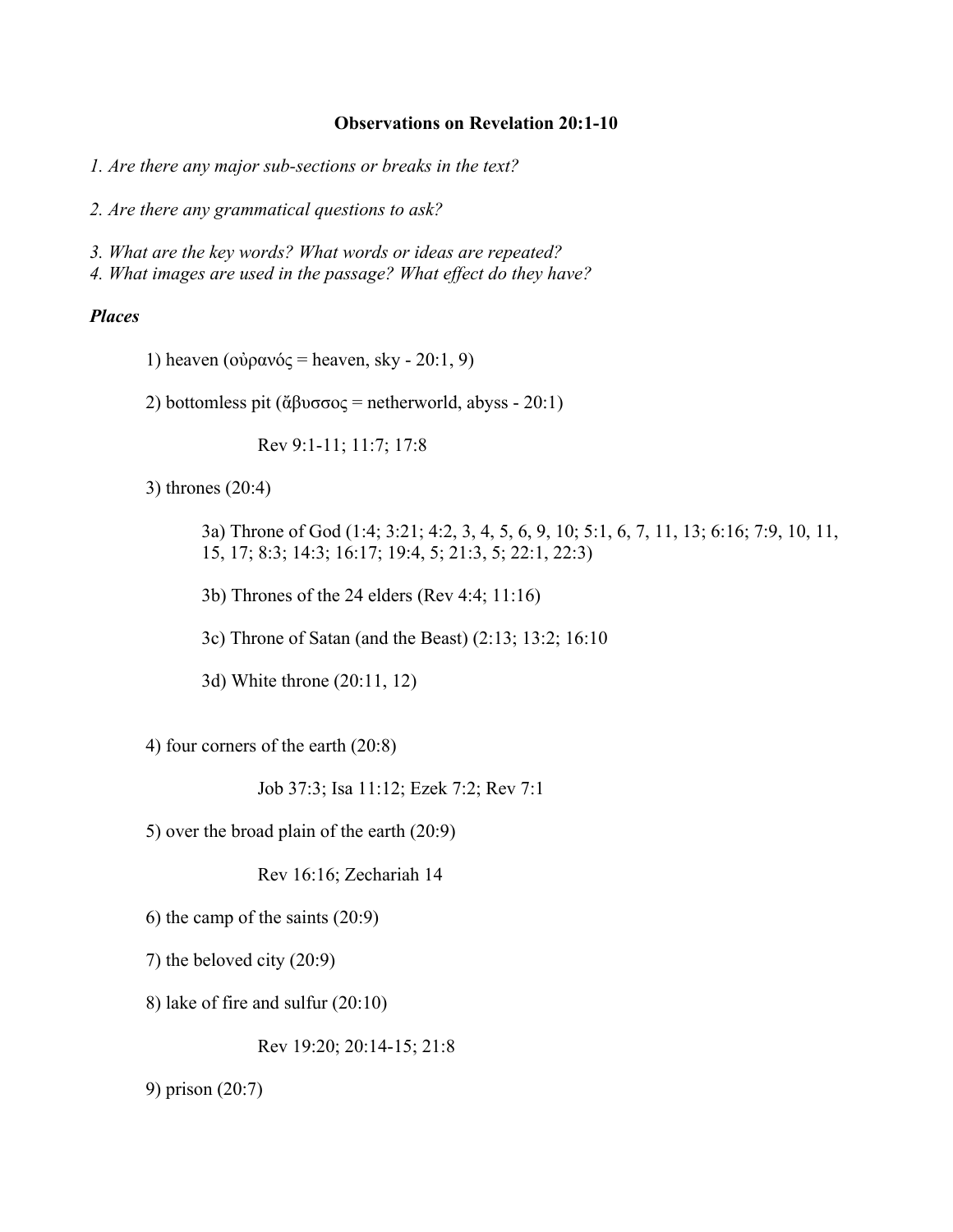# *Objects*

1) key (20:1)

Rev 1:17-18; 3:7; ~6:8; 9:1; Mt 16:19

2) chain (20:1)

3) image (of the beast  $-20:4$ )

Rev 13:15-17

4) mark on their foreheads and hands (20:4)

Rev 13:15-17

# *Time*

- 1) thousand years (χίλιοι = thousand, ἕτος = year 20:2, 3, 4, 5, 6, 7)
- 2) little time (μικρός = little; χρόνος = time 20:3)

Rev 12:12 (ὀλίγον καιρὸν = short time)

3) day and night forever and ever (20:10)

### *People-Beings*

1) angel (ἄγγελος = angel, messenger - 20:1)

2) Dragon (δράκων = dragon - 20:2)

Rev 12:3, 4, 7, 9, 13, 16, 17; 13:2, 4, 11; 16:13

2b) Serpent (ὄφις = snake, serpent - 20:2)

Rev 12:9, 14, 15

2c) Devil (Διάβολος = devil - 20:2, 10)

Rev 2:10; 12:9, 12

2d) Satan (Σατανᾶς = Satan - 20:2, 7)

Rev 2:9, 13, 24; 3:9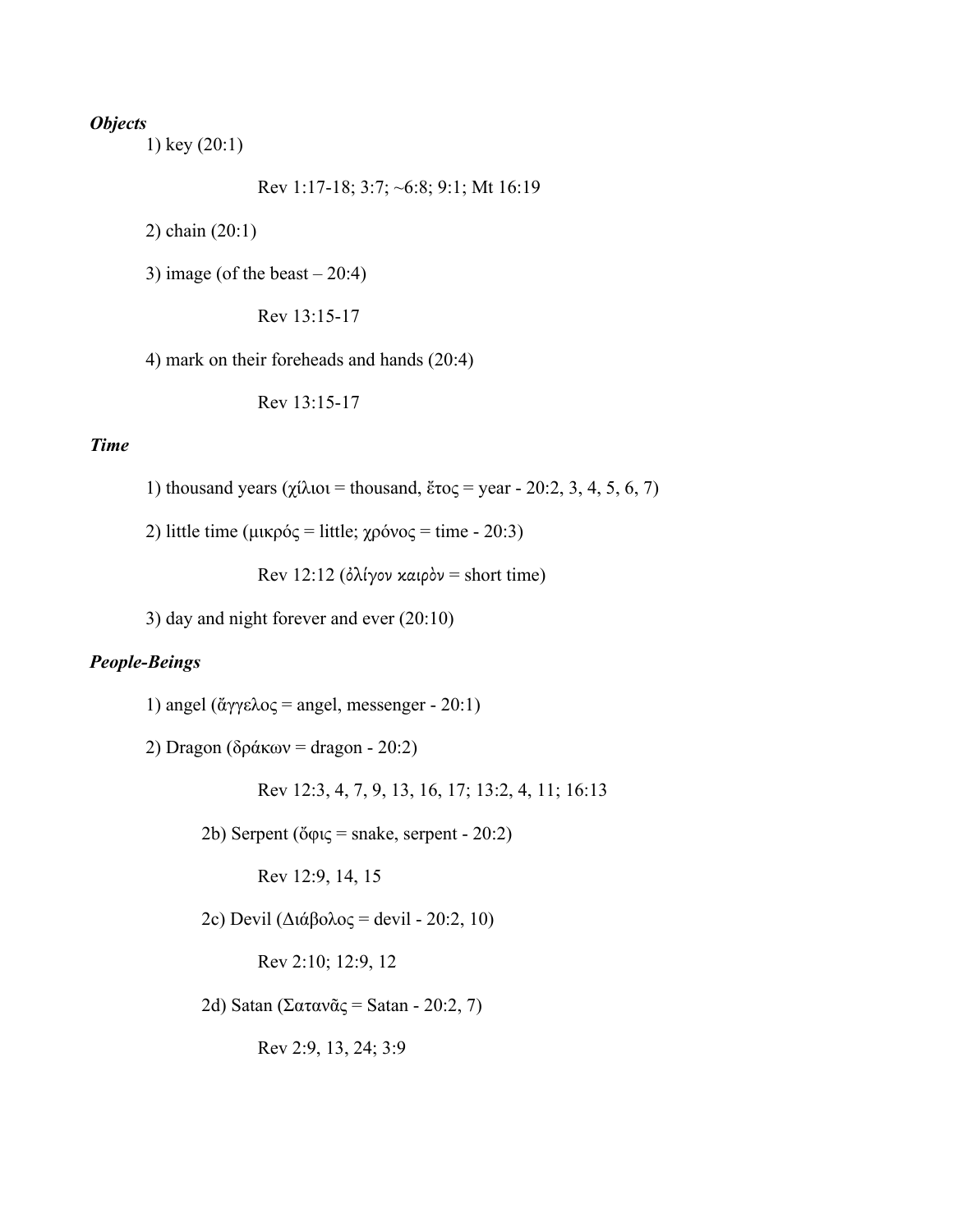3) Nations (ἔθνος = people, nation, Gentiles, pagans - 20:3)

4) the souls of those beheaded for the testimony of Jesus and for the word of God (20:4)

5) those who had not worshipped the beast or its image and had not received its mark on their foreheads or their hands (20:4)

Rev 13:15-17

6) the rest of the dead (20:5)

7) the one who shares in the first resurrection - 20:6 (δ ἔχων μέρος ἐν τῆ ἀναστάσει τῆ πρώτῃ)

8) priests of God (ἱερεῖς τοῦ θεοῦ - 20:6)

Rev 1:5-6; 5:9-10

9) Gog (Γώγ) & Magog (Μαγώγ) - 20:8

Ezek 38-39

10) Beast (θηρίον - 20:10)

11) False Prophet (ψευδοπροφήτης - 20:10)

### *Events & Activities*

1) Activities directed at the dragon: 1a) seized (20:2) 1b) bound (20:2) 1c) threw him (20:3, 9) 1d) shut it (20:3) 1e) sealed it over him (20:3) 1f) be released (20:3, 7)

2) Activities of the dragon: πλανάω (to lead astray, deceive; 8x - 20:3, 8, 10)

> Rev 2:20; 12:9 Rev 13:11-17; 19:20 The Second Beast – the False Prophet Rev 18:23 Babylon the Great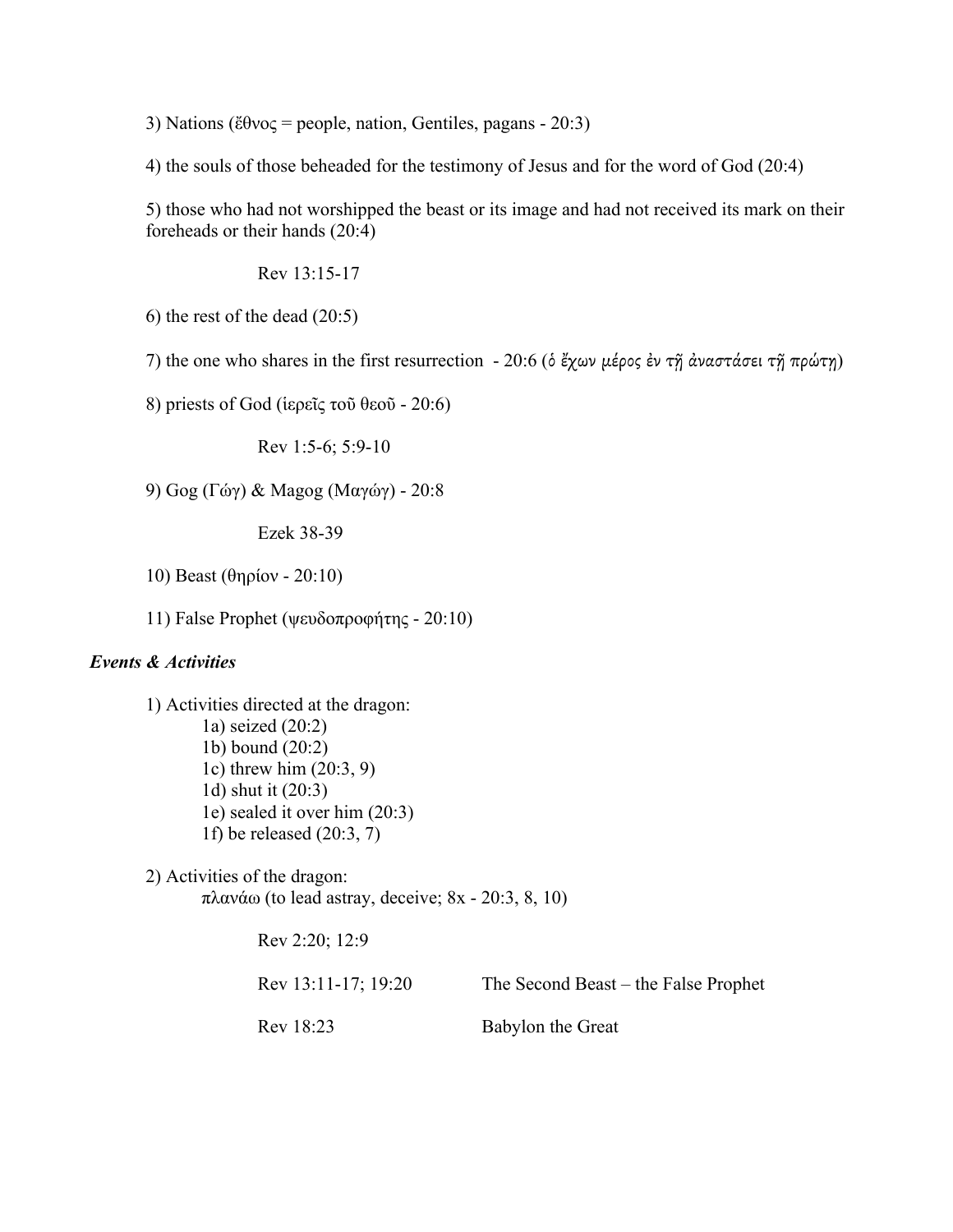3) Events & Activities for God's people:

3a) authority to judge (20:4)

3b) reign (βασιλεύω = rule, reign - 20:6)

3c) to live (ζάω - 20:4, 5)

3d) the first resurrection (ἡ ἀνάστασις ἡ πρώτη - 20:5, 6)

4) the second death (20:6)

Rev 2:11 "<sup>11</sup> He who has an ear, let him hear what the Spirit says to the churches. The one who conquers will not be hurt by *the second death*.'"

Rev 21:6-8 "**<sup>6</sup>** And he said to me, "It is done! I am the Alpha and the Omega, the beginning and the end. To the thirsty I will give from the spring of the water of life without payment. <sup>7</sup> The one who conquers will have this heritage, and I will be his God and he will be my son. **<sup>8</sup>** But as for the cowardly, the faithless, the detestable, as for murderers, the sexually immoral, sorcerers, idolaters, and all liars, their portion will be in the lake that burns with fire and sulfur, which is *the second death*.""

5) the thousand years are ended (20:5, 7)

6) Activities of the nations. Gog & Magog

6a) gather for battle – march – surround (20:8-9)

Ezekiel 38:2-8; 39:2 Zechariah 12-14 Zephaniah 3 Rev 16:14; 19:19

6b) consumed by fire (20:9)

7) torment of the Devil, Beast & False Prophet (20:10)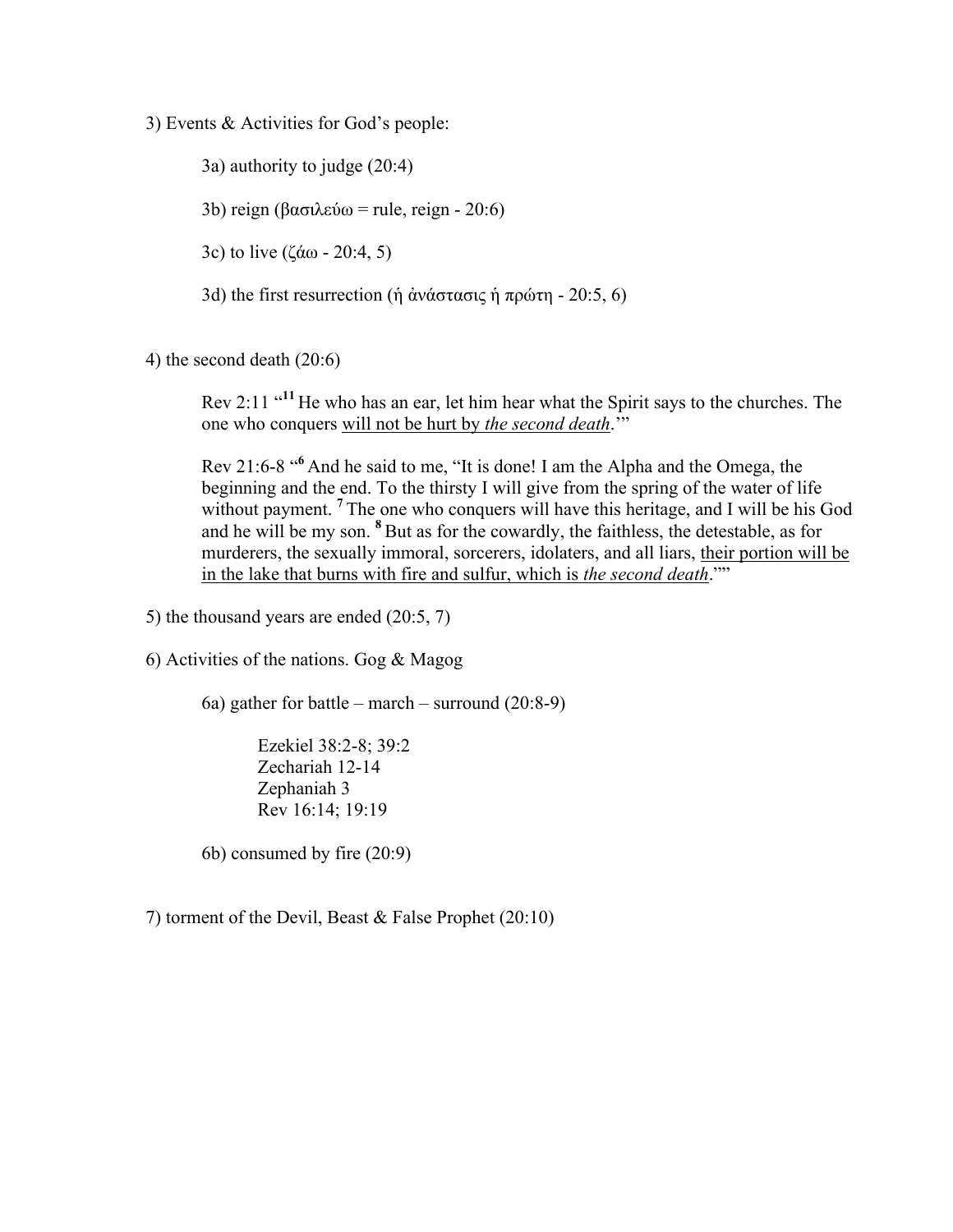#### **What happens to Satan during the millennium (20:1-3)?**

Is the activity of Satan curtailed or ceased?

Position-1: Satan's activity is curtailed

Argument #1: The "key" imagery is figurative for the authority of Christ over Satan Rev 1:17-18; 3:7; 9:1; Matt 16:19

Argument #2: The casting down and binding of Satan during Jesus' ministry

John 12:31-32; Luke 10:16-20; Mt 12:28-29

Argument #3: The curtailment of deception is loss of authority and power for Satan

- Therefore, Satan no longer has authority over Death & Hades {so Beale} Col 2:15; Mt 16:18; Heb 2:14
- Gospel witness going forth to all nations John 12:31-32
- Cannot deceive of destroy God's people 2 Thess 2:1-12 (see also Rev 1:5-6; 5:9-10; 6:11; 7:1-8)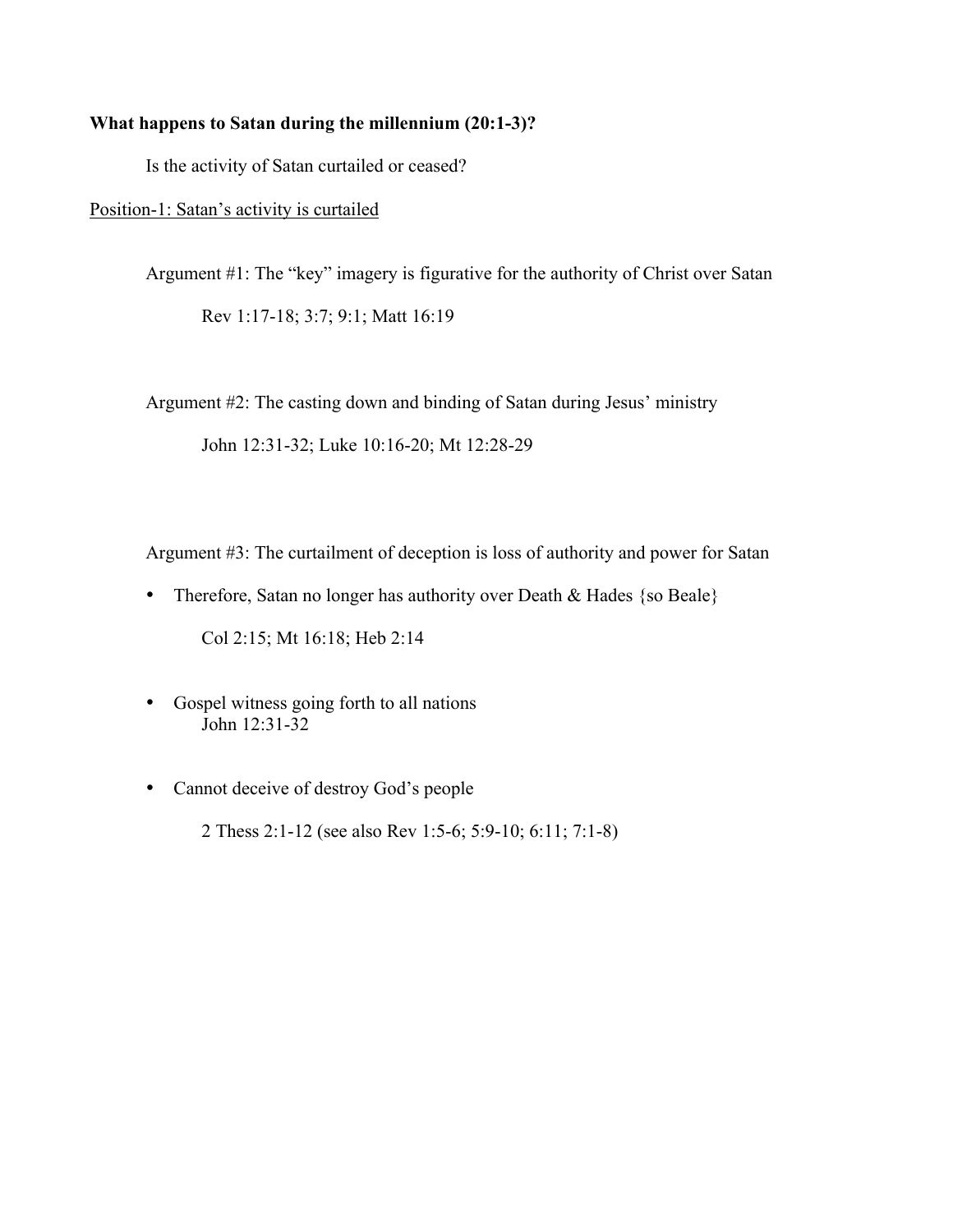Position-2: Satan's activity fully ceases for a time

Argument #1: Understanding *deception* in the context of Revelation Rev 9:1-11; 2:20; 12:9; 13:11-17; 19:20; 18:23; 20:8-10

Argument #2: NT description of Satan's present activity

2 Cor 4:4; 1 Pet 5:8; 1 Jn 5:19

Argument #3: Victory over Satan is through a series of battles {Vlach, 64}:

1 Judged and cast down from heaven (Is 14:12-15; Ezek 28:11-19)

2 Jesus demonstrated power through earthly ministry (casting out demons; Mt 12:28)

3 Jesus victory over Satan at the cross (Col 2:15)

4 Satan thrown from heaven for a short time before return of Jesus (Rev 12:7-9)

5 Satan bound in pit for 1000 years at return of Jesus (Rev 20:1-3)

6 Satan sent to lake of fire for eternal punishment (Rev 20:7-10)

**What is the "first resurrection" and "come to life" during the millennium (20:4-6)?**